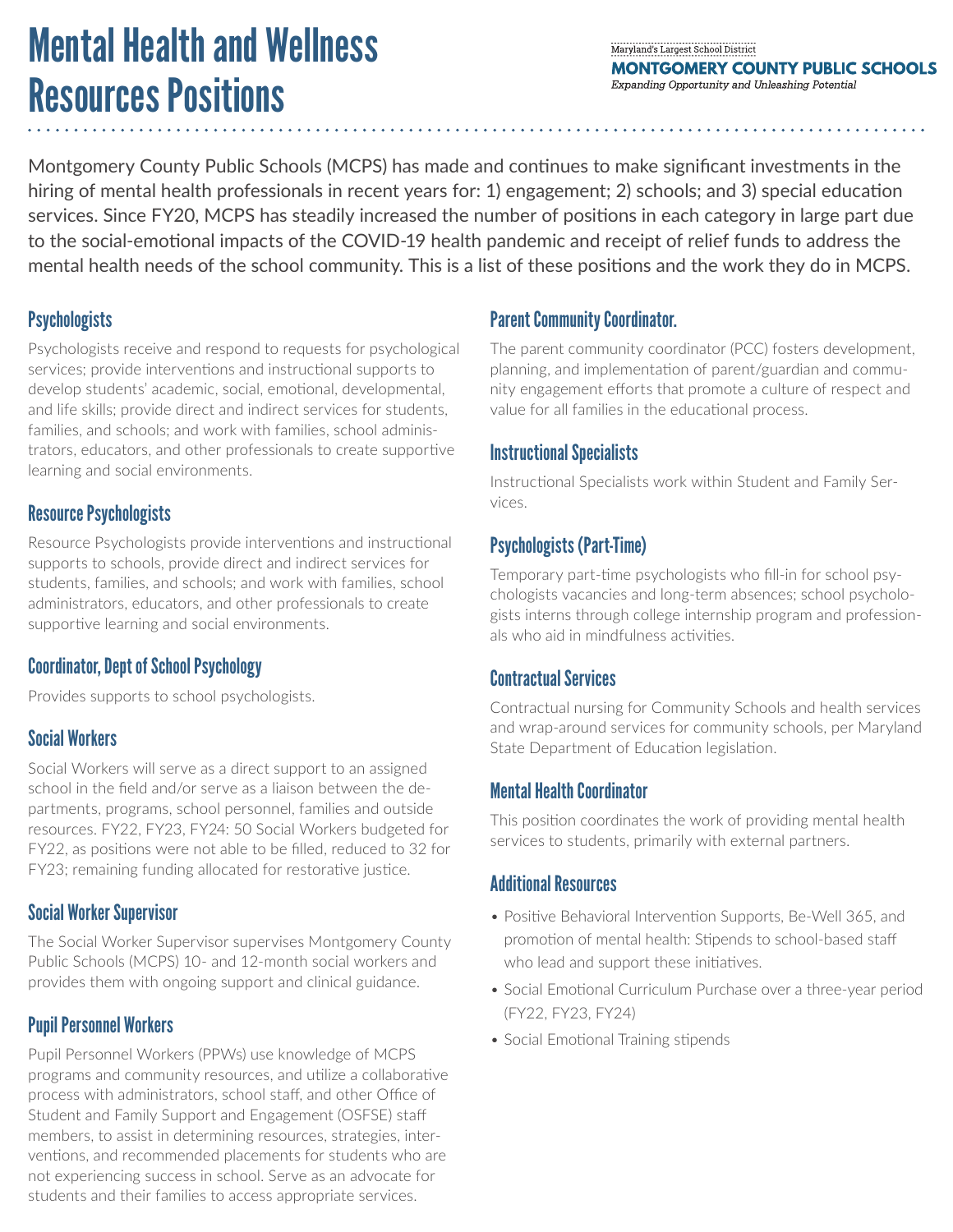| <b>Student Services and Engagement</b>                                                                       |                                                   | <b>FY 2020</b> |                                           | <b>FY 2021</b> |                                           | FY 2022*    |                                           | FY 2023*    |                                                 |
|--------------------------------------------------------------------------------------------------------------|---------------------------------------------------|----------------|-------------------------------------------|----------------|-------------------------------------------|-------------|-------------------------------------------|-------------|-------------------------------------------------|
| <b>Positions/Services</b>                                                                                    | <b>Funding Source</b>                             | <b>FTEs</b>    | Amount<br>(Including<br><b>Benefits</b> ) | <b>FTEs</b>    | Amount<br>(Including<br><b>Benefits</b> ) | <b>FTEs</b> | Amount<br>(Including<br><b>Benefits</b> ) | <b>FTEs</b> | <b>Amount</b><br>(Including<br><b>Benefits)</b> |
| Psychologists                                                                                                | Local/County                                      | 98.500         | 13,277,065                                | 105.500        | 13,697,425                                | 116.500     | 13,937,865                                | 115.500     | 14,926,457                                      |
| Resource Psychologist                                                                                        | Local/County                                      |                |                                           |                |                                           | 1.000       | 114,963                                   | 2.000       | 234,340                                         |
| Social Workers**                                                                                             | Local/County                                      |                |                                           | 1.000          | 100,714                                   | 2.000       | 201,619                                   | 1.000       | 101,761                                         |
| Social Workers**                                                                                             | State: Blueprint/<br>Concentration of<br>Poverty  |                |                                           | 2.000          | 445,977                                   | 1.000       | 182,381                                   | 2.000       | 184,102                                         |
| Social Workers**                                                                                             | Federal/ESSER III                                 |                |                                           |                |                                           | 50.000      | 10,282,628                                | 32.000      | 6,642,961                                       |
| Social Worker Supervisor                                                                                     | Federal/ESSER III                                 |                |                                           |                |                                           |             |                                           | 1.000       | 325,996                                         |
| Pupil Personnel Workers                                                                                      | Local/County                                      | 34.400         | 8,564,507                                 | 54.400         | 8,411,644                                 | 54.400      | 8,749,559                                 | 54.400      | 8,832,141                                       |
| Parent Community Coord                                                                                       | Local/County                                      | 33.000         | 387,017                                   | 34.000         | 3,808,045                                 | 49.000      | 4,766,562                                 | 49.000      | 4,837,968                                       |
| Parent Community Coord                                                                                       | Federal/Title III Grant                           | 4.000          | 389,675                                   | 4.000          | 420,559                                   | 4.000       | 423,611                                   | 4.000       | 429,957                                         |
| Parent Community Coord                                                                                       | State: Blueprint/<br>Concentration of<br>Poverty  |                |                                           | 1.375          | 124,518                                   | 1.625       | 127,930                                   | 19.000      | 1,518,212                                       |
| Coordinator                                                                                                  | Local/County                                      | 1.000          | 168,393                                   | 1.000          | 164,254                                   | 1.000       | 166,976                                   | 1.000       | 167,878                                         |
| Instructional Specialist                                                                                     | Local/County                                      | 1.000          | 132,175                                   | 1.000          | 158,164                                   | 1.000       | 165,079                                   | 1.000       | 157,028                                         |
| Instructional Specialist                                                                                     | Federal/Title III Grant                           | 1.000          | 139,346                                   | 1.000          | 111,493                                   | 1.000       | 111,598                                   | 1.000       | 192,510                                         |
| Stipends for Positive Behavioral<br>Intervention Supports, Be-Well<br>365, and promotion of Mental<br>Health | Local/County                                      |                | 108,344                                   |                | 145,328                                   |             | 344,480                                   |             | 344,911                                         |
| Psychologist part-time/Psych<br>Interns                                                                      | Local/County                                      |                | 118,038                                   |                | 128,803                                   |             | 125,574                                   |             | 128,085                                         |
| Mindfullness Activities                                                                                      | Local/County                                      |                |                                           |                |                                           |             | 264,991                                   |             | 264,991                                         |
| Contractual Nursing for<br>Community Schools                                                                 | State: Blueprint/<br>Concentration of<br>Poverty  |                | 1,190,728                                 |                | 2,381,456                                 |             | 1.000.000                                 |             | 1,330,000                                       |
| Every Mind/Identity - Contractual<br>services for Mental Health and<br>Wellness                              | Local/County                                      |                | 71,000                                    |                | 52,539                                    |             | 655,000                                   |             | 697,890                                         |
| Instructional Materials and<br>Program Supplies                                                              | Local/County                                      |                | 156,000                                   |                | 155,955                                   |             | 1,379,901                                 |             | 1,379,901                                       |
| Mental Health Coordinator                                                                                    | State: Blueprint/<br>Mental Health<br>Coordinator |                | 89,708                                    |                | 89,708                                    |             | 89,708                                    |             | 89,708                                          |
| Supplies and Materials                                                                                       | Federal/ESSER III                                 |                |                                           |                |                                           |             | 7,500,000                                 |             | 7,500,000                                       |
| Training Stipends                                                                                            | Federal/ESSER III                                 |                |                                           |                |                                           |             | 8,402,663                                 |             |                                                 |
|                                                                                                              | Total                                             | 172.900        | 24,791,996                                | 205.275        | 30,396,582                                | 282.525     | 58,993,088                                | 282.900     | 50,286,797                                      |

*\* Includes ESSER funding, which mikght cross a three year period (FY22, FY23, and FY24).*

*\*\* represents mid-year adjustment to social worker FTE from 50-35 (unfilled social worker positions were converted to provide additional mental health support)*